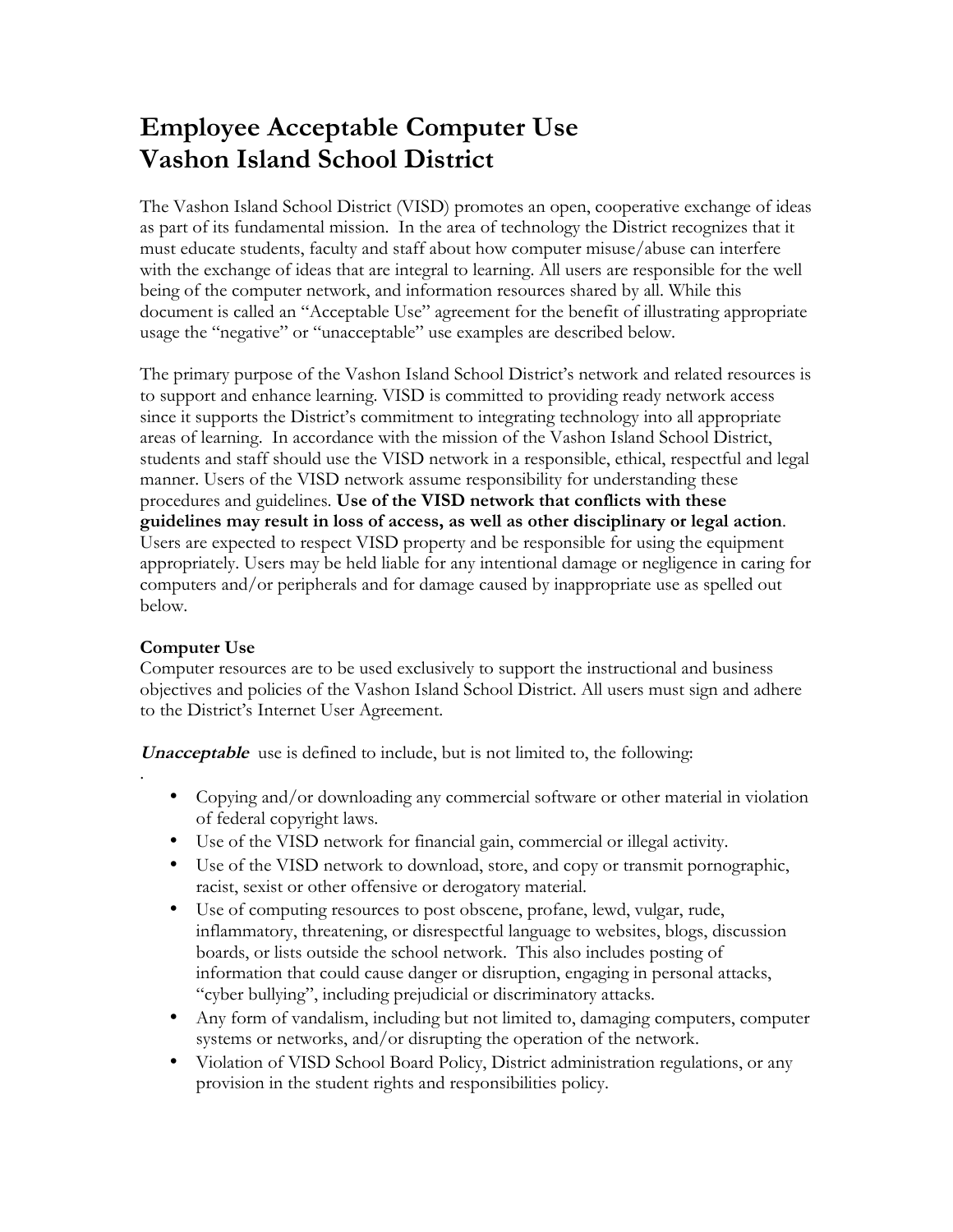- Accessing another individual's account or a restricted account without prior consent. **Passwords should never be shared.**
- Setting up of wireless access points without authorization of the Tech Department.
- Installing servers or P2P file sharing software.
- Copying or installing gaming software to computers or network locations.
- Online shopping, participating in online auctions, gambling, and game playing during business hours, vacation planning, dating, etc.

### **Limited Usage Permitted:**

- Storage of personal music or videos not specifically for school related activities.
- **During non-business hours** online shopping, participating in online auctions, and game playing, vacation planning, dating, etc.

#### **Email Access and Use**

VISD electronic mail accounts are limited to VISD faculty and staff. Users should know that email accounts are owned by VISD. In the event of legal action or law enforcement requests, email records may be subpoenaed. Email creates a permanent record that can be archived and may be retrievable at a later date, even though the user has deleted it.

Email attachments can be dangerous and a source of viruses. Consider all attachments suspect. Email from an unknown source should be deleted without opening. **Do not** forward such email to the Tech Dept. It is recommended to delete unwanted messages to stay within your email quota. When sending email to a long list of recipients it is recommended that the Bcc field be used. This practice reduces the chances of having addresses being used in a spam attack.

Unacceptable use is defined to include, but is not limited to, the following:

- Attempts to read, copy, modify or delete email messages of other users.
- Use of email to upload, download or resend copyrighted or pornographic material.
- Use of email to attack, harass or discriminate against fellow employee, staff, student, or parent.
- Use of email to post chain letters or engage in "spamming" (sending annoying or unnecessary messages to a large number of people).
- Use of email to promote political or religious ideas.

Limited Usage:

• Use of District email account to purchase non-school related products is strongly discouraged as it invites spam. Users are encouraged to get personal email accounts at sites like Yahoo and Hotmail for such purposes.

#### **Websites**

Content on the VISD Website and all sub-sites shall be consistent with its purpose of supporting and enhancing learning and communicate with the public. VISD's website includes information about the district and functions as a communication tool. Staff members are expected to adhere to the Internet User Agreement and copyright laws.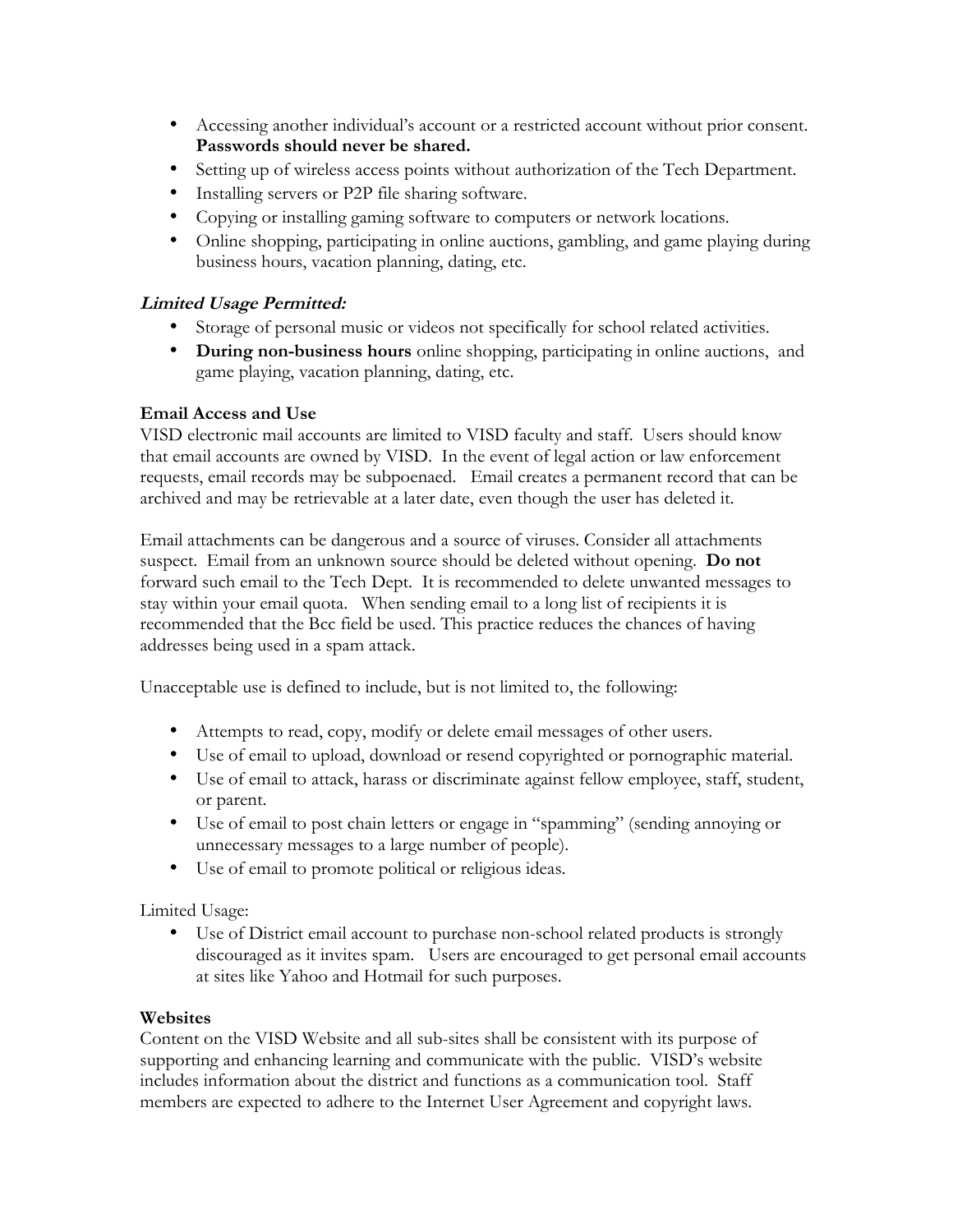Teaching staff are encouraged to publish and maintain a Web page for their classes. Content on web pages must be school and/or district related.

Unacceptable use is defined to include, but is not limited to, the following:

- Links from staff, school or department sites that endorse products or services, even for the purpose of fundraising.
- Posting personal information such as home addresses and phone numbers.
- Using photos of students with full names appearing.
- The posting of materials derogatory to VISD or its staff.

## **Privacy**

VISD Employees must be aware that information accessed, created, sent, received, or stored on the network is not private. While VISD respects the privacy of users and does not have a practice of monitoring or reviewing electronic information, VISD reserves the right to do so for any reason. VISD may monitor and review activity in order to analyze the use of systems, monitor compliance with policies, conduct audits, or obtain information for other reasons. VISD reserves the right to disclose any electronic message to law enforcement officials, the public, or other third parties.

The Acceptable Use Policy is applicable to all users of VISD computer resources and refers to all information resources whether individually controlled, shared, stand alone, or networked. Disciplinary actions, if any, for students, faculty, staff and other users shall be consistent with VISD's standard policies and practices. Violations may result in revoking access privileges to VISD computers, other school disciplinary action, and/or appropriate legal action. Specific disciplinary measures will be determined on a case-by-case basis.

It is the intent of the Vashon Island School District to adhere to the provisions of copyright laws in all areas including the Internet. Illegal copies of copyrighted material may not be made or used on district equipment. Staff may not be protected under the umbrella of the District's insurance carrier in the event a copyright infringement action is brought. Every district employee should be aware that the penalty for the first offense of copyright violation is \$10,000 and one year in prison. If the violation involves sound or media, the penalty starts at \$25,000 (Federal Law).

- Unacceptable use is defined to include, but is not limited to, the following:
- Using network resources to violate copyright.
- Unauthorized installation and/or copying of copyrighted software.

## **Disclaimer**

VISD is not responsible for loss of information from misuse, malfunction of computing hardware and software, or external contamination of data or programs. The Tech Department staff will make every effort to ensure the integrity of VISD's computer systems and the information stored thereon. However, users must be aware that no security or backup system is 100% reliable. Grades and other important data should be backed up with offsite copies and in some instances hard copies made at regular intervals.